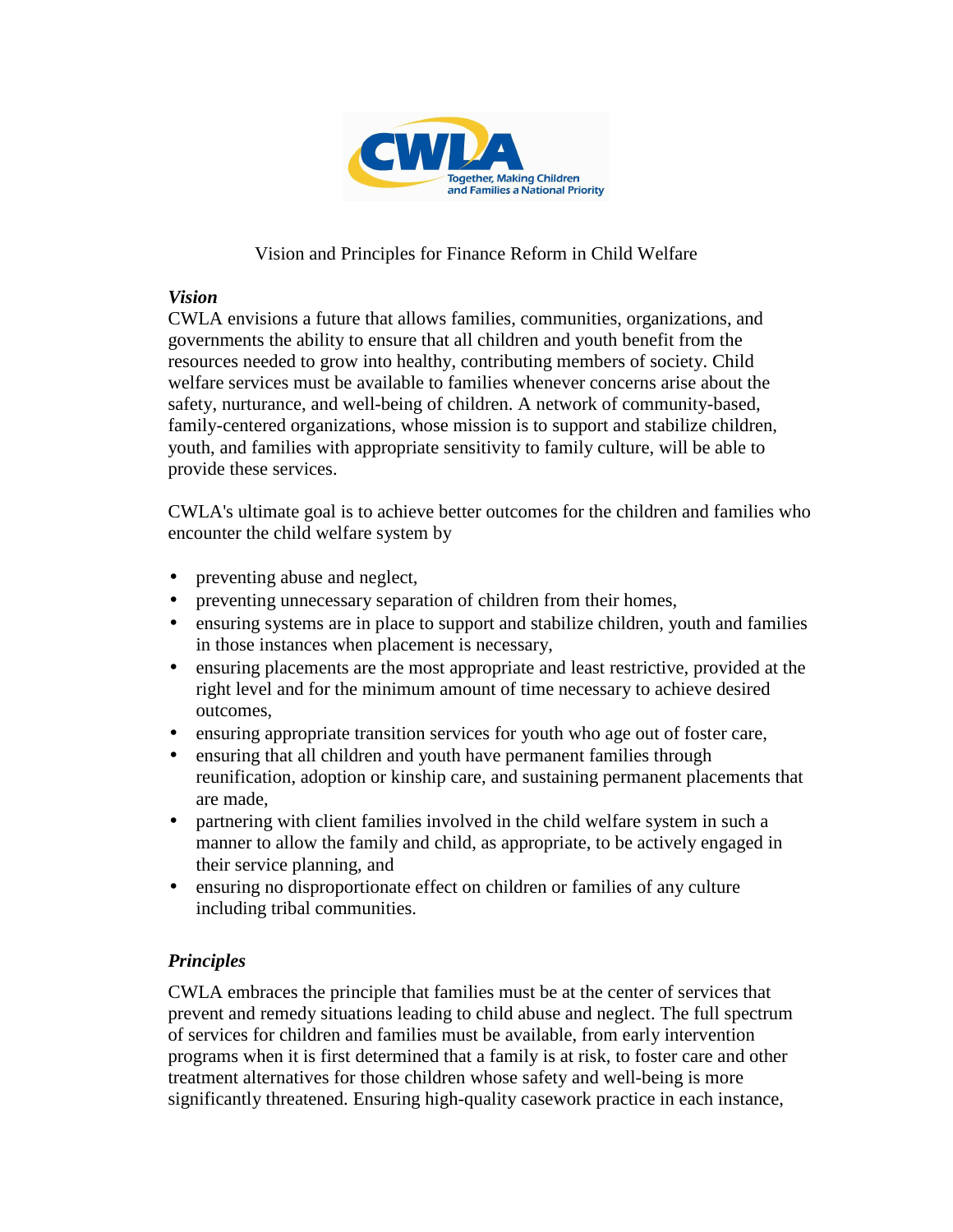according to national child welfare standards, requires a professional workforce. Recruiting, hiring, training, and retaining qualified, culturally diverse, culturally competent, effective, and dedicated professionals is essential to this effort.

- All children and youth who are substantiated as abused or neglected, determined to be dependent, or in need of protective services should be eligible for federal, state, and locally funded support services.
- Federal funding should remain tied to children and youth in need and not be capped as in a block grant or limited in some other similar arbitrary way.
- Maintain the partnership on child welfare between federal, tribal, state and local governments. Support and enhance partnerships with tribal governments and private providers.
- Build on progress with Tribes and tribal organizations in regards to child welfare. In particular the provisions affecting tribes from the Fostering Connections to Success Act must be fully and successfully implemented and any new reforms must assure access for tribal communities.
- Increase support for best practice interventions and new initiatives such as kinship care. Support evidence based and promising practices, including those that are culturally based.
- Increase support for public and private child welfare agency's systemic and integrated approaches to monitoring quality, improving practice, and achieving outcomes, including the Continuous Quality Improvement structure.
- Enact the next phase in child welfare reforms by making changes to the federal child welfare system that will provide greater support to states, require more accountability and address the need for prevention and post-permanency services:
	- o Maintain the Title IV-E entitlement for foster care, adoption assistance and kinship care*.*
	- o De-link Title IV-E foster care and kinship care from the AFDC eligibility requirements, if not immediately then over time similar to the provision in the Fostering Connections Act for adoption assistance.
	- o Require increased level of maintenance of effort on states as they receive more federal funds due to the delink.
	- o Require states to reinvest savings into prevention services, specialized treatment and post-permanency services.